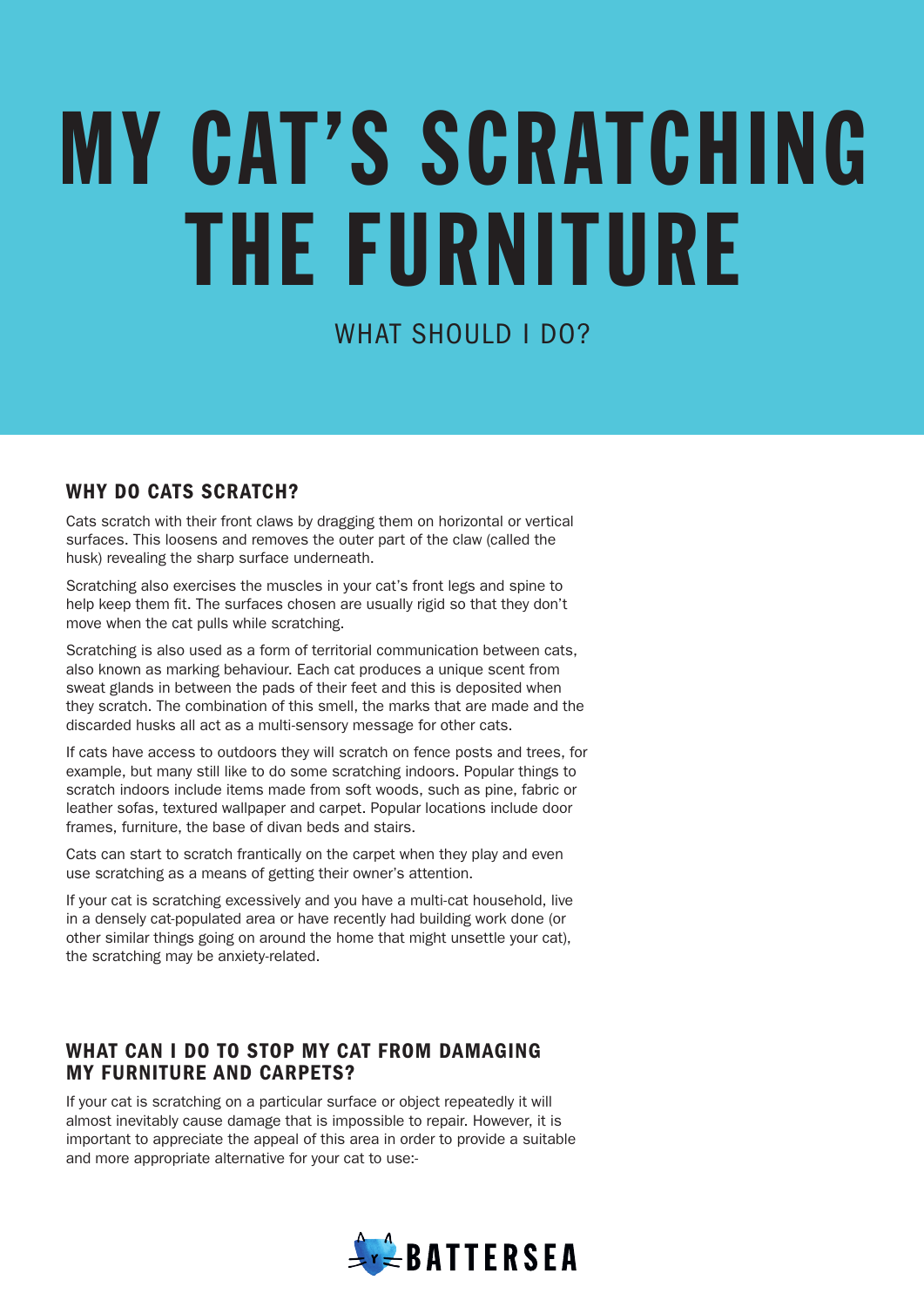- For example, is the location significant? Some cats like to scratch after they have been asleep or in 'strategically significant' areas such as doorways or routes to favourite places, such as staircases.
- What height is the object that your cat is scratching? Is it a vertical surface, such as the arm of a sofa or wallpaper, or horizontal, such as the hall carpet?
- What is the texture of the surface being scratched? All of the answers to these questions will help you decide what an attractive alternative might look like.

Cat scratching furniture, boards and posts are readily available in all pet shops and online pet stores. They tend to be made of wood or heavy duty cardboard and covered in a material such as sisal string (wrapped round posts) or wood bark.

They are often multi-level pieces of cat furniture, allowing your cat to climb, perch and even sleep on raised beds that form part of the structure.

Scratching boards are also available, usually made out of compressed layers of corrugated cardboard (for cats who prefer to scratch on horizontal surfaces). Some are quite flimsy but larger sturdier models are big enough for the cat to stand on and scratch at the same time so they don't move around.

A general rule is that cats like to scratch on rigid surfaces that resist the pull of their claws, and they like their bodies to be stretched as high or as long as possible to get full benefit from the exercise.

Once a cat scratches on a surface, the scent and the marks will encourage more scratching in the same spot.

# I'VE BOUGHT A NEW SCRATCHING POST, HOW CAN I ENCOURAGE MY CAT TO USE IT?

Firstly, if you have purchased a tall post or multi-platform 'cat tree' make sure it is rigid and doesn't wobble – you might even need to attach the taller models with a bracket to the wall.

Make sure you are placing the new scratching surface in a location where your cat spends a lot of time or near where they have previously scratched.

Cats are naturally curious creatures but they don't like to feel that they are being forced to do something, so it is advisable to resist the temptation to carry your cat to the new scratching post and drag their paws down the surface to show them how to use it! Your cat may take some time to explore the new object but they will accept it more readily if they have decided when and how to use it.

If you are keen to speed up the process, a simple game involving a rod and string that dangles a toy around the base of the scratching post will encourage their claws to make contact with the surface to help promote a quick bout of scratching.

If you are introducing your cat to a modular cat tree with several levels, try placing some tasty treats on the various surfaces to encourage exploration.

### TOP TIP:

If space is an issue then flat panels with a rough surface for scratching can be fixed to walls. There are commercially produced versions or you can make something yourself using sisal, seagrass or coir matting.

### TOP TIP:

Feliway® FELISCRATCH (Ceva) is a synthetic pheromone that copies the scent that is secreted from the glands between a cat's pads. When it is applied to a new scratching surface it encourages a cat to scratch there.